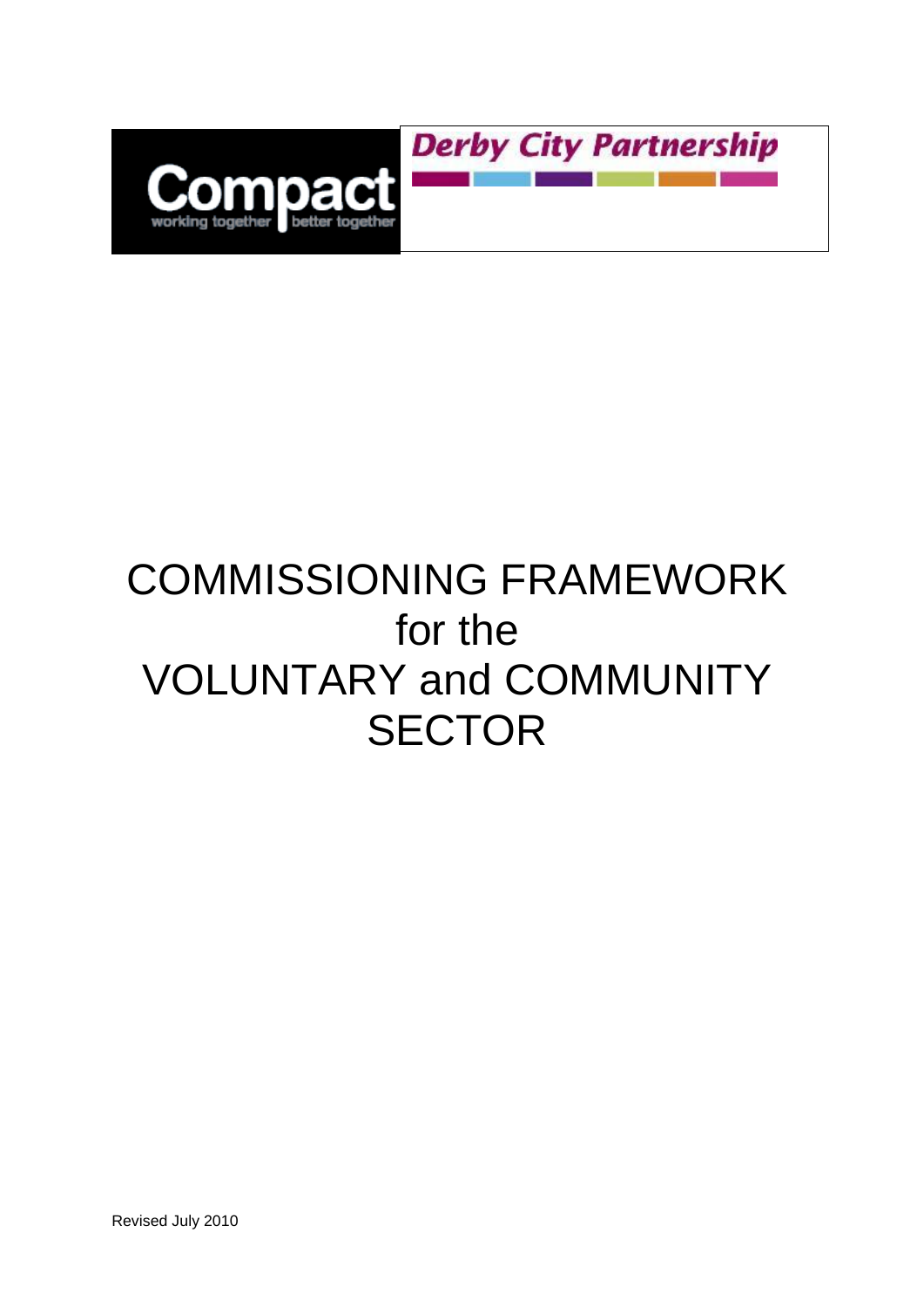- 1. Introduction
- 2. Local and National Context
- 3. The commissioning cycle
- 4. VCS involvement in needs analysis and planning
- 5. Funding mechanisms
- 6. Contracts versus Grant Funding
- 7. Contracts/Procurement
- 8. Grant Funding
- 9. Full cost recovery
- 10. Monitoring and review
- Appendix A Glossary of terms and abbreviations
- Appendix B Index of key documents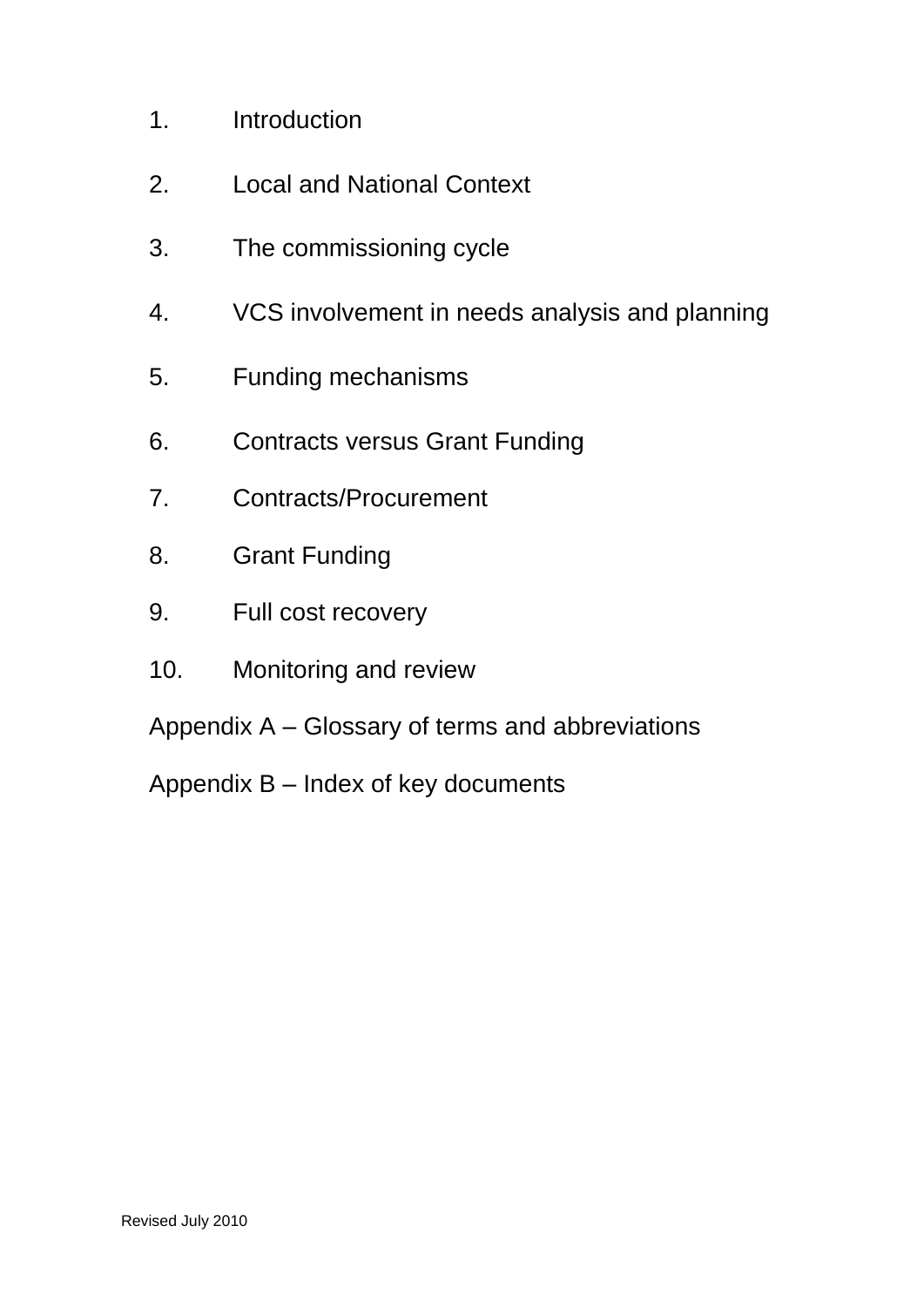# 1. Introduction

- 1.1 This framework aims to establish effective and transparent processes for involving the Voluntary and Community Sector (VCS) in the planning, commissioning and delivery of public services through contracts and grants.
- 1.2 This commissioning approach is needed to establish clear, transparent and accountable processes, which take into consideration existing and evolving partnership structures and governance arrangements. These processes need to be compatible with and support the change agenda across the public sector.
- 1.3 Following consultation, the term 'Voluntary and Community Sector', or VCS, is the preferred term locally and has therefore been adopted in preference to the term 'Third Sector'. For the purpose of this document, the Voluntary and Community Sector should be understood to include social enterprises

## . 2. Local and National Context

Government policy on the role of the VCS

2.1 There has been an increased focus by national government on the potential role played by the VCS in the delivery of public services. Voluntary and Community Organisations (VCOs) are increasingly becoming recognised as key partners in the planning, commissioning and delivery of services.

## **Compact**

2.2 Derby's local Compact with the Voluntary and Community Sector has been refreshed for 2010. It aims to improve relationships between the public sector and the VCS, for mutual advantage. This Commissioning Framework aims to support Compact implementation, by improving processes for involving the VCS in the planning, commissioning and delivery of services through contracts and grants..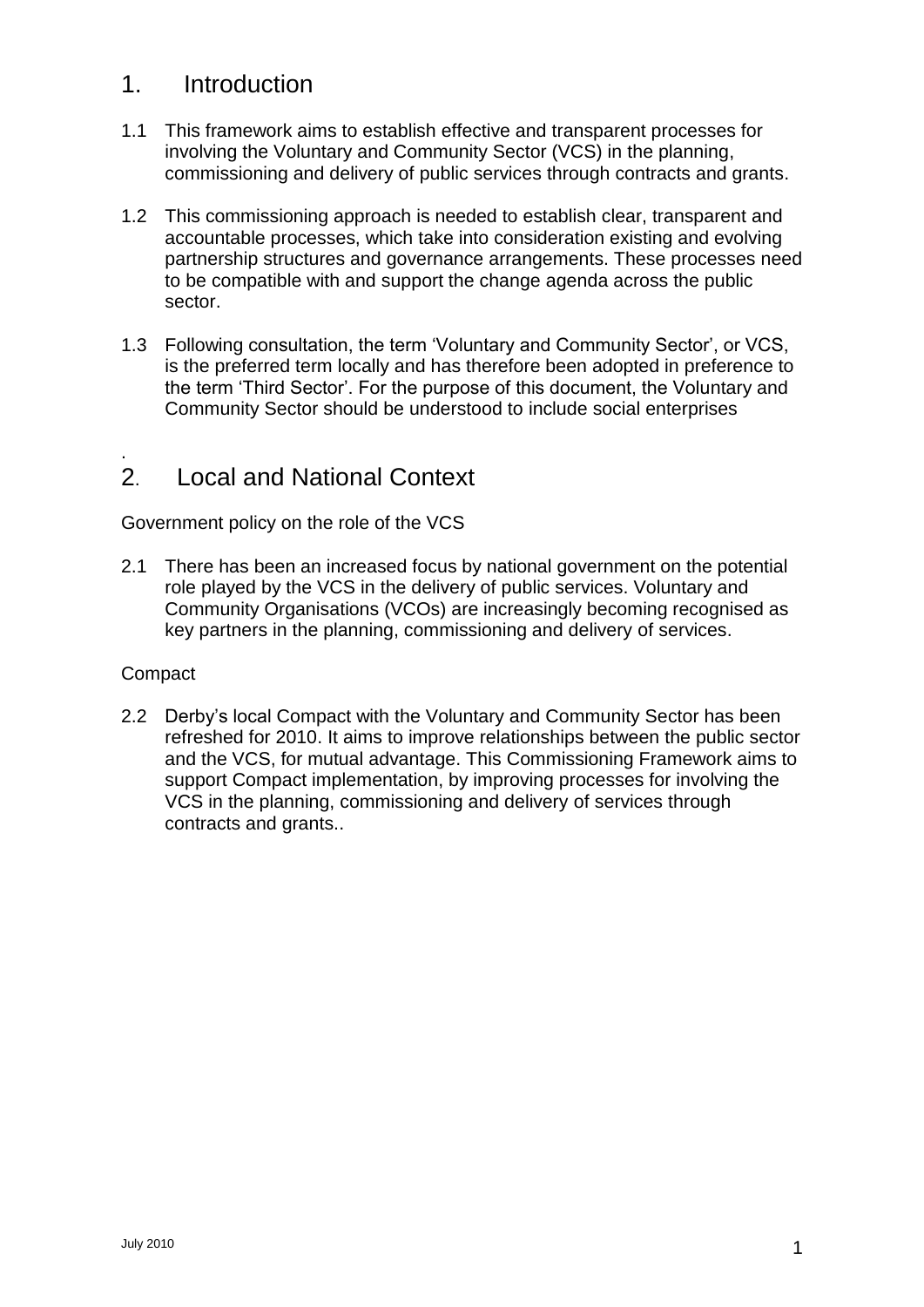# 3. The commissioning cycle

3.1 Commissioning has been defined by the Institute of Commissioning Professionals as:

> "Commissioning means securing the services that most appropriately address the wishes of the individual service user, making use of market intelligence and research and planning accordingly."

3.2 There different types of commissioning models illustrating the key stages for the commissioning cycle. The East Midlands Children and Young People's Commissioning Framework uses the nine stage model provided by central government within the Joint planning and commissioning framework for children, young people and maternity services (March 2006). As illustrated:

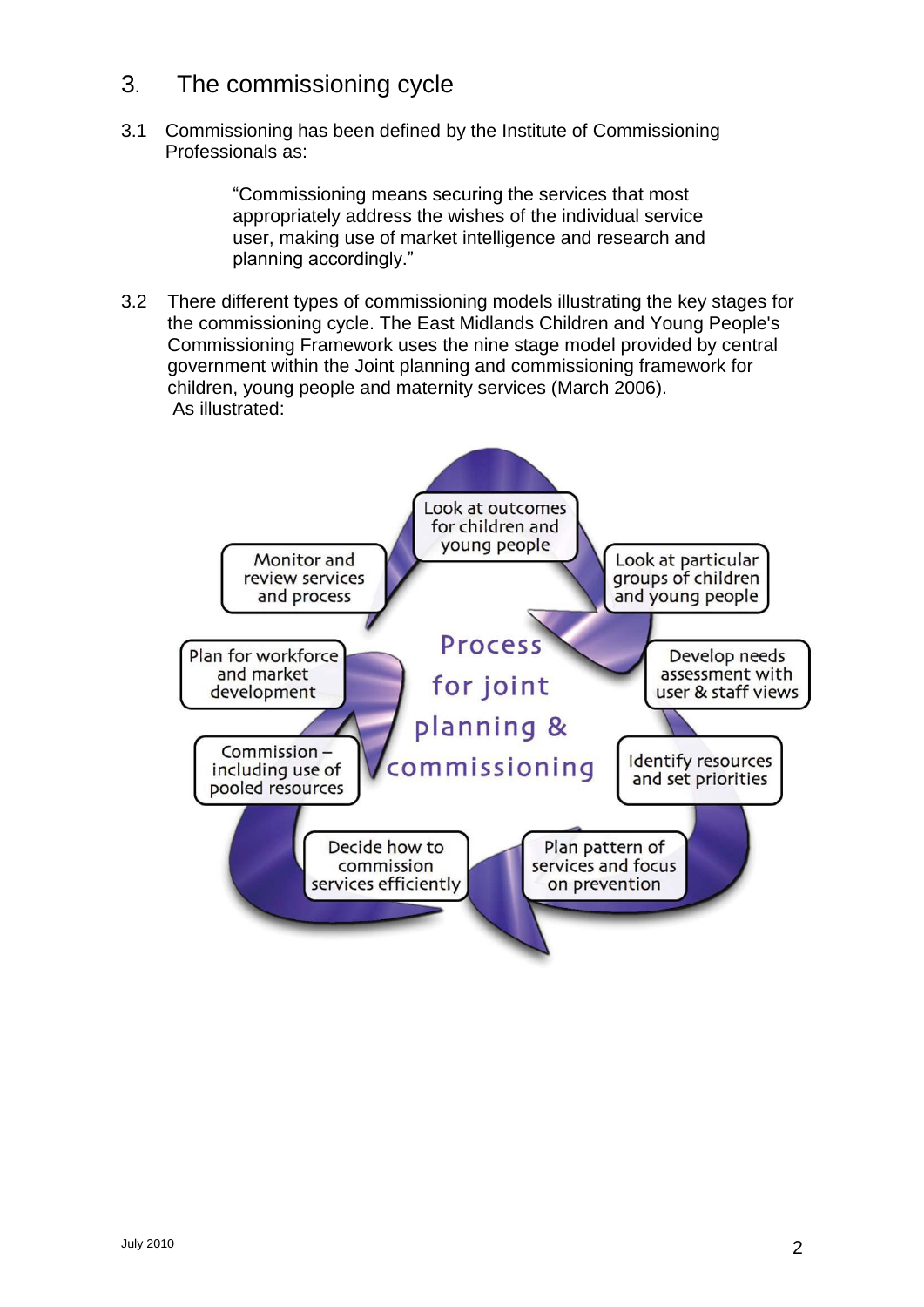3.3 The National Audit Office also produce the Successful Commissioning Toolkit which aims to help local commissioners in the public sector get value for money from third sector organisations. It also informs the voluntary and community sector about the commissioning process, and about what they should expect from their financial relationships with the public sector."

Link to the Successful Commissioning Toolkit can be accessed via the National Audit Office website at:

[http://www.nao.org.uk/guidance\\_\\_good\\_practice/third\\_sector/successful\\_co](http://www.nao.org.uk/guidance__good_practice/third_sector/successful_commissioning/successful_commission_toolkit/toolkit_home.aspx) [mmissioning/successful\\_commission\\_toolkit/toolkit\\_home.aspx](http://www.nao.org.uk/guidance__good_practice/third_sector/successful_commissioning/successful_commission_toolkit/toolkit_home.aspx)



Interactions with third sector organisations (TSOs)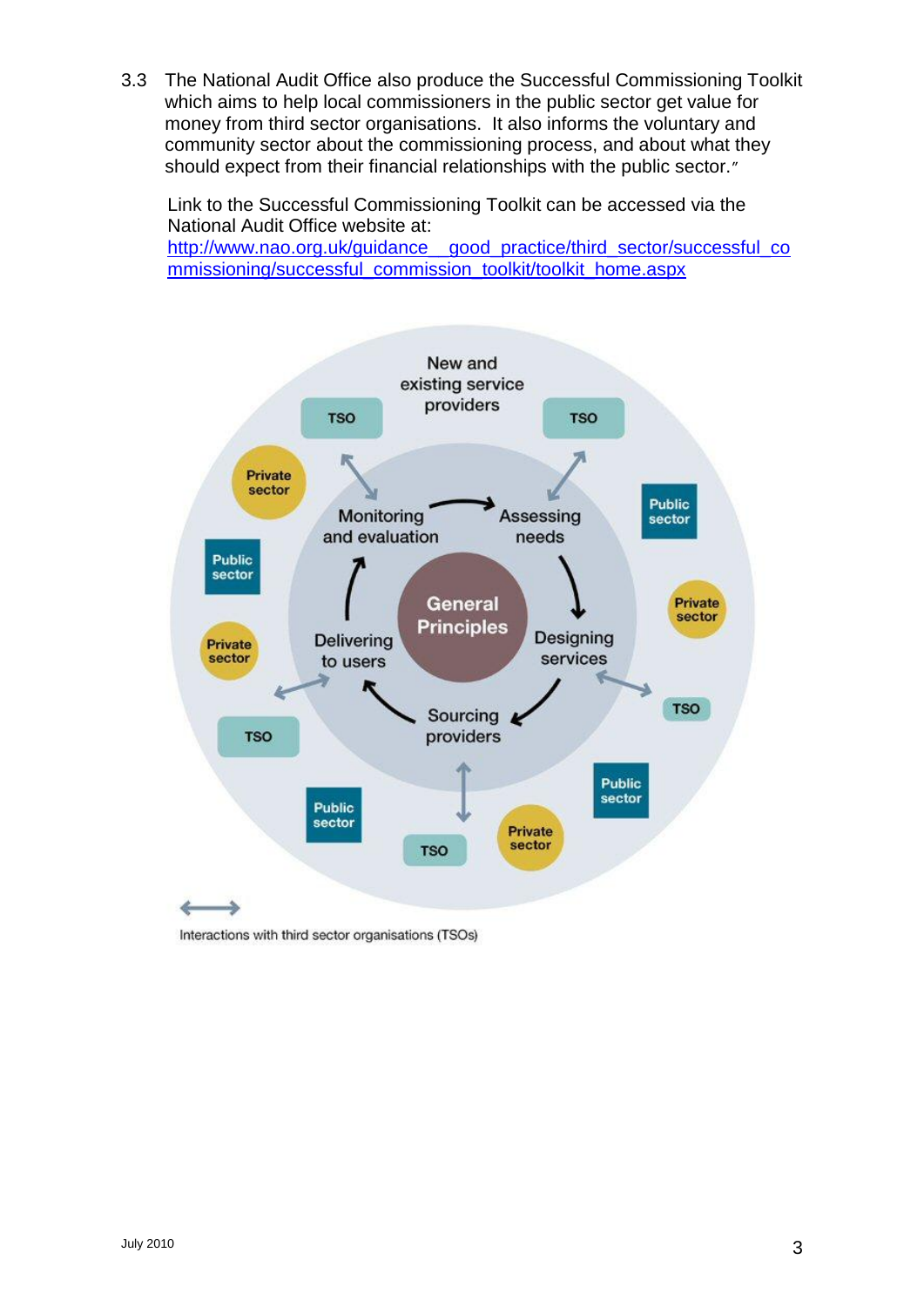3.4 The NHS Information Centre have also produced a cycle for commissioning and provides online resources which can be accessed online at <http://www.ic.nhs.uk/commissioning>



Courtesy of The NHS Information Centre for health and social care. Full diagram available at: www.ic.nhs.uk/commissioning

- 3.5 The three examples provided set out similar key phases:
	- Phase 1. Needs assessment<br>Phase 2. Strategic planning
	- Strategic planning
	- Phase 3. Shaping and managing the market
	- Phase 4. Improving performance, monitoring and evaluating.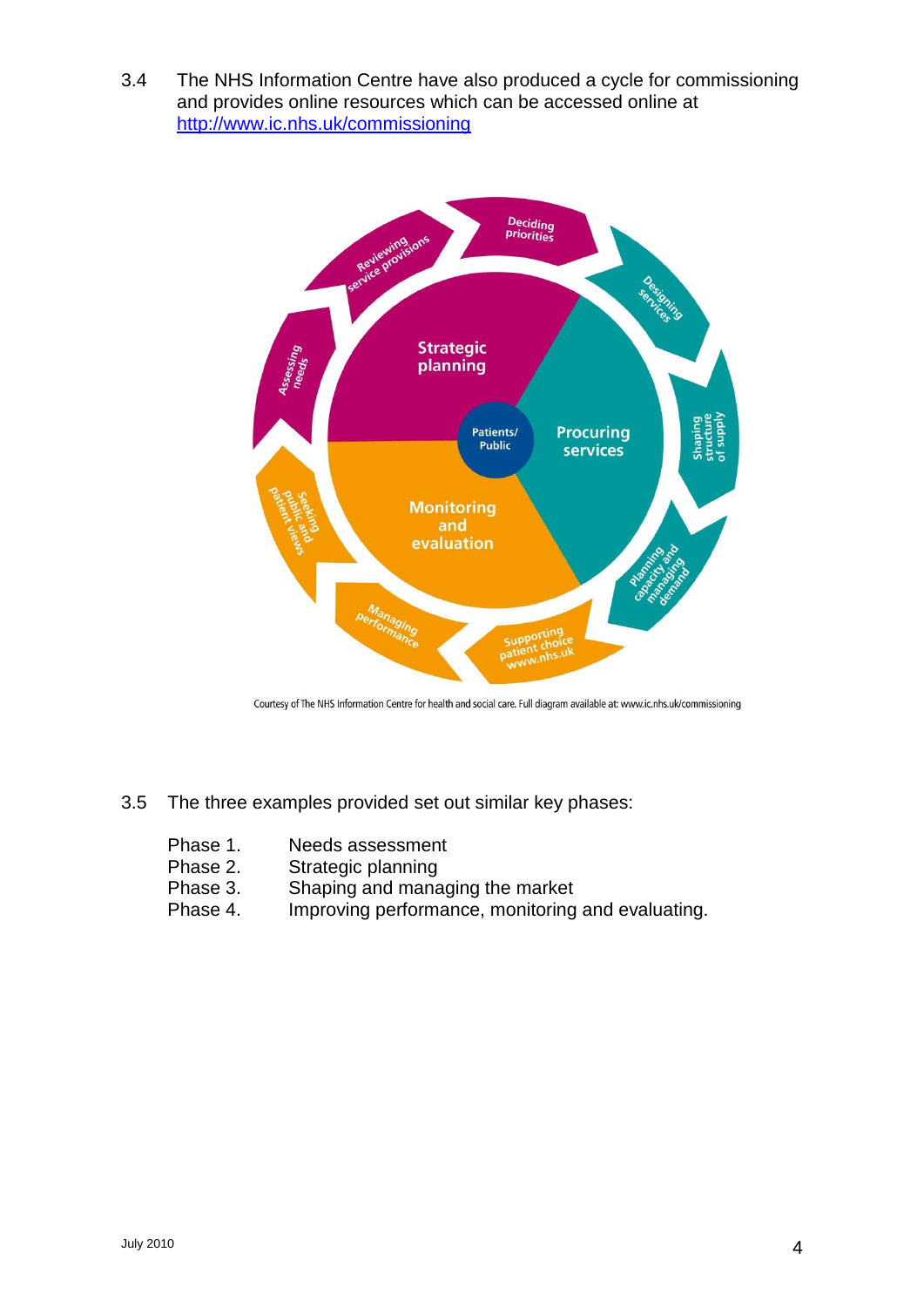3.6 The Compact Commissioning Guidance<sup>1</sup> identifies four key stages involved in the commissioning cycle, which is set out in the table below.

| <b>Key stage</b>      | What does this involve?                             |
|-----------------------|-----------------------------------------------------|
| Analysis              | Understanding and evidencing the needs of           |
|                       | service users                                       |
|                       | Identifying unmet needs                             |
|                       | Understanding and mapping who delivers              |
|                       | services                                            |
|                       | Identifying gaps in service provision and           |
|                       | considering how these gaps can be addressed         |
|                       | Being clear and defining outcomes to be             |
|                       | delivered                                           |
| Planning              | Consideration of how to fund those services         |
|                       | required to meet unmet needs                        |
|                       | Developing the approach required to secure the      |
|                       | outcomes                                            |
| Sourcing              | Securing the most appropriate provider(s) to        |
|                       | deliver the outcomes                                |
| Monitoring and review | Assessing performance against original<br>$\bullet$ |
|                       | objectives and identifying changes to inform        |
|                       | future commissioning and outcomes                   |
|                       | Capturing feedback from service users               |
|                       | Monitoring and review of performance                |

 1 <http://www.thecompact.org.uk/files/103954/FileName/CommissioningGuidance.pdf>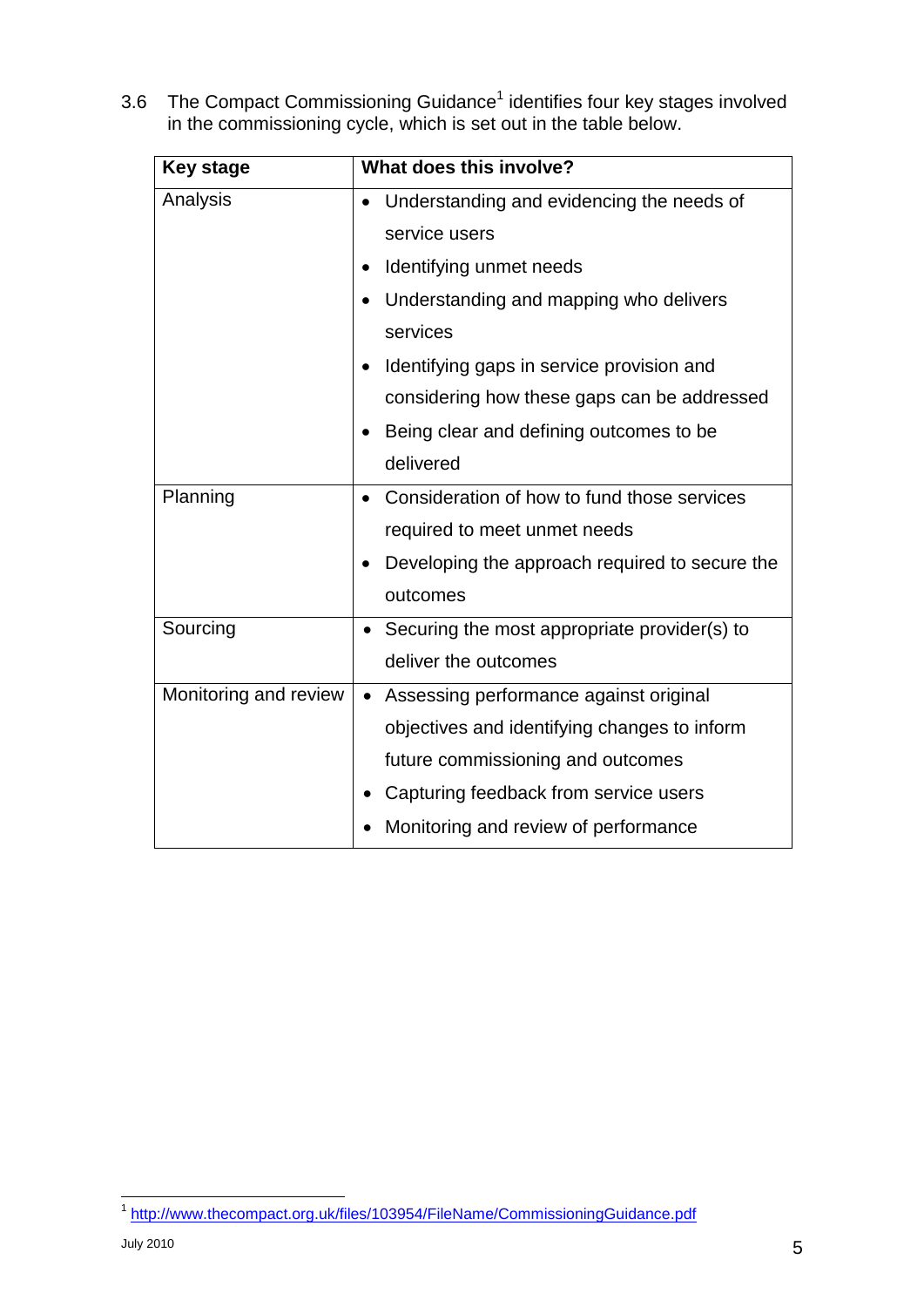# 4. VCS involvement in needs analysis and planning

#### **Background**

- 4.1 VCS organisations are usually formed as a result of a recognised need and are often led and developed by people directly concerned or affected by an issue. The sector therefore encompasses a diverse range of purposes and a very large number of independently constituted organisations, ranging from the entirely voluntary to paid staff.
- 4.2 The focus on neighbourhood renewal brings to the fore localised needs. However, there is often a need for specialist provision, which may not present as a priority at a local level, but which needs to be commissioned on a city wide basis. The mechanisms for VCS involvement therefore need to take into account the complexities arising from locality based and city wide planning.
- 4.3 Existing services provided by the VCS need to be included in baseline assessments as part of the planning process, or when bidding for external funding. Any future developments in an area should build upon, existing provision. The sustainability of organisations providing current services should also be taken into consideration within the planning process.
- 4.4 To embed this ethos into the planning systems, there should be appropriate VCS participation and representation at all levels and on all key Strategic Commissioning Groups. It is not practicable for all VCS organisations with an interest to be represented on every planning group. However, the VCS should be offered at least two places at the table of any key partnership group.
- 4.5 VCS clusters or networks can be linked effectively to relevant commissioning groups. This may work differently for different service user groups, and will evolve over time, for example, the Children and Young People's Network may develop a number of sub-groups, reflecting local commissioning structures and different age groups.
- 4.6 Mechanisms for achieving VCS representation should be clear and transparent with clear selection or appointment processes within VCS networks or clusters.
- 4.7 VCS networks or Clusters are independent of the public sector, but may involve public sector representatives as observers or non-voting members, if the Cluster group determines that this is useful and appropriate.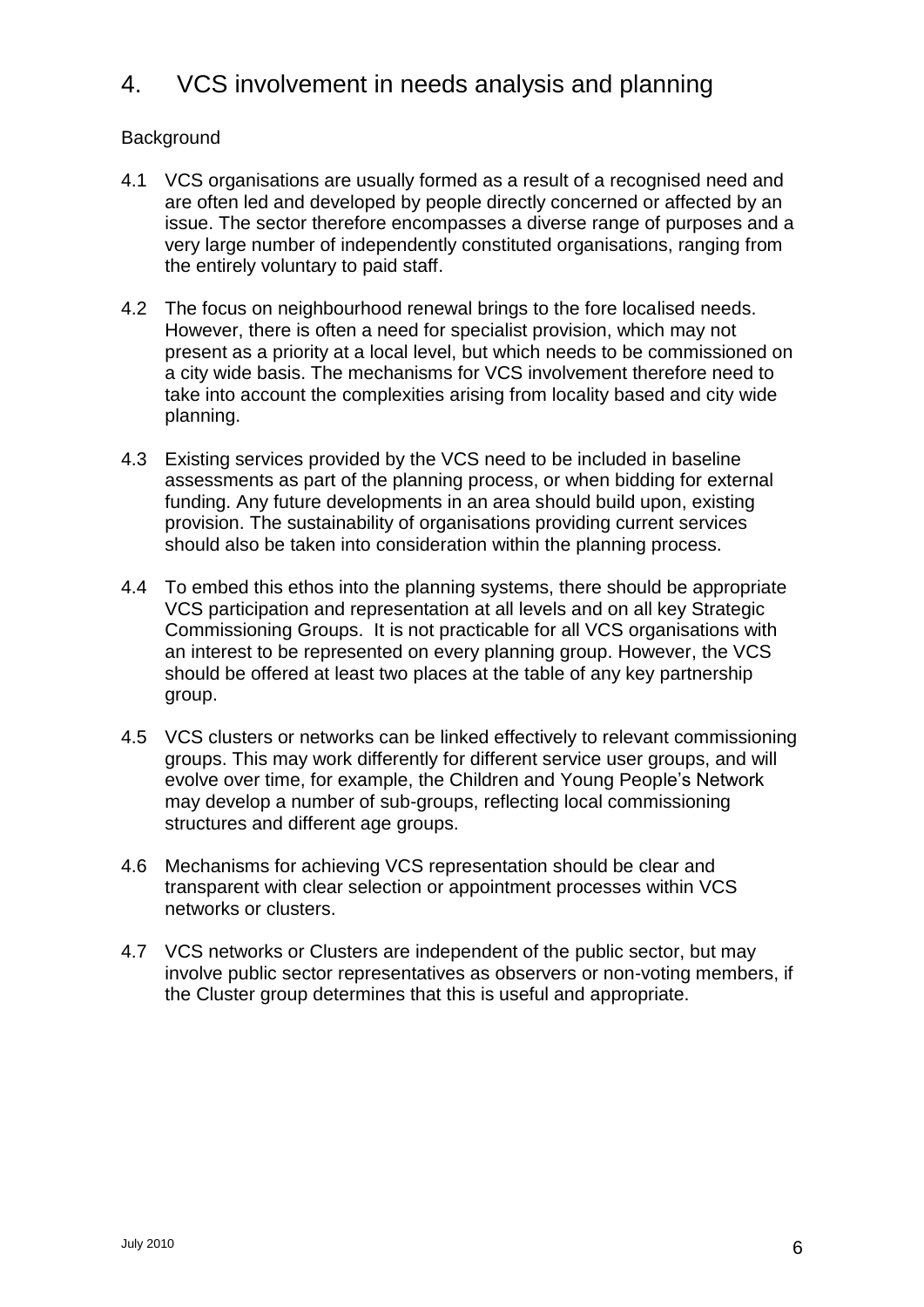# 5. Funding mechanisms

#### Principles of Government Accounting

- 5.1 All public sector bodies, must endeavour to ensure accountability for public funds and to meet the three main principles of Government Accounting. These are:
	- Regularity ensuring that funds are awarded and used only for authorised purposes
	- Propriety ensuring that funds are awarded and used fairly and free from undue influence
	- Value for money the need to ensure best value for public money, defined as the optimum combination of whole life cost and quality. This does not necessarily mean that the cheapest bids / tenders will be successful.

#### General principles

- 5.2 In addition, the following general principles should be applied to any funding process:
	- Strategic / policy intent there should be a clear link to the Sustainable Communities Strategy, or one of the key strategies under-pinning the Sustainable Communities Strategy.
	- Focus on outcomes rather than just inputs or levels of activity.
	- Compact compliance.
	- Proportionality effective and efficient processes, aimed at reducing transaction costs both for providers and for funders.
	- Clarity & transparency concerning processes, services, standards and procedures.
	- Appropriate apportionment of risk ensuring that risks are understood and they are borne by the organisation(s) best placed to manage them.
	- Good communications with prospective service providers, with a view to building strong and effective relationships.
	- Partnering aiming to replace adversarial relationships with providers with co-operative and collaborative ways of working.
	- Removing barriers for example, creating opportunities for smaller organisations, by allowing collaborative bids and sub-contracting arrangements.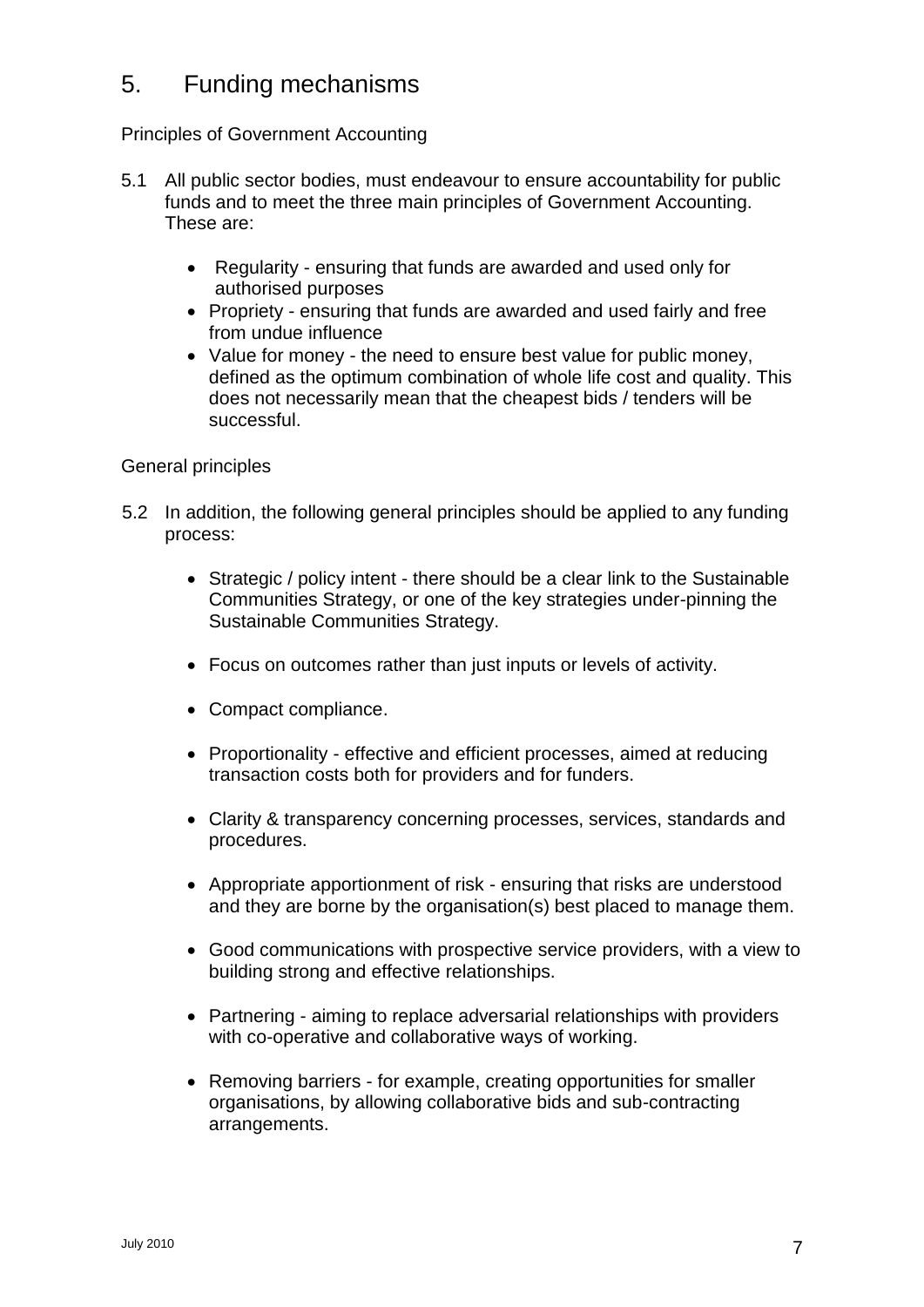## "Added Value" of Voluntary and Community Sector

- 5.3 There are advantages in having a strong independent Voluntary and Community Sector delivering local services. It is important to ensure that procurement and funding processes recognise, and are compatible with, these various sources of 'added value' and do not risk undermining them. These sources of added value include:
	- Flexibility and responsiveness (closeness and accountability to communities, members, users)
	- Role in building social capital (the invisible 'glue' that holds communities together)
	- Experience and expertise in involving and developing volunteers
	- Ability to reach some of the most marginalized and excluded groups in society
	- High levels of trust with service users and the public
	- Knowledge and expertise to address difficult social issues
	- Socially driven / driven by a mission
	- Independence (contribution to advocacy, social policy, campaigning, etc.)
	- Ability to innovate and to bring in additional, non-statutory sources of funding
	- Holistic, person-centred approaches
	- Positive collaborative partnerships with other voluntary and community organisations and also with statutory agencies
	- Diversity of the sector
- 5.3.1 Voluntary and Community Sector organisation are unique and not all will necessarily bring all of the above benefits. The levels of volunteer involvement vary, many organisation are able to attract lot of non-statutory funding while others will be able involve local communities or attract socially excluded groups.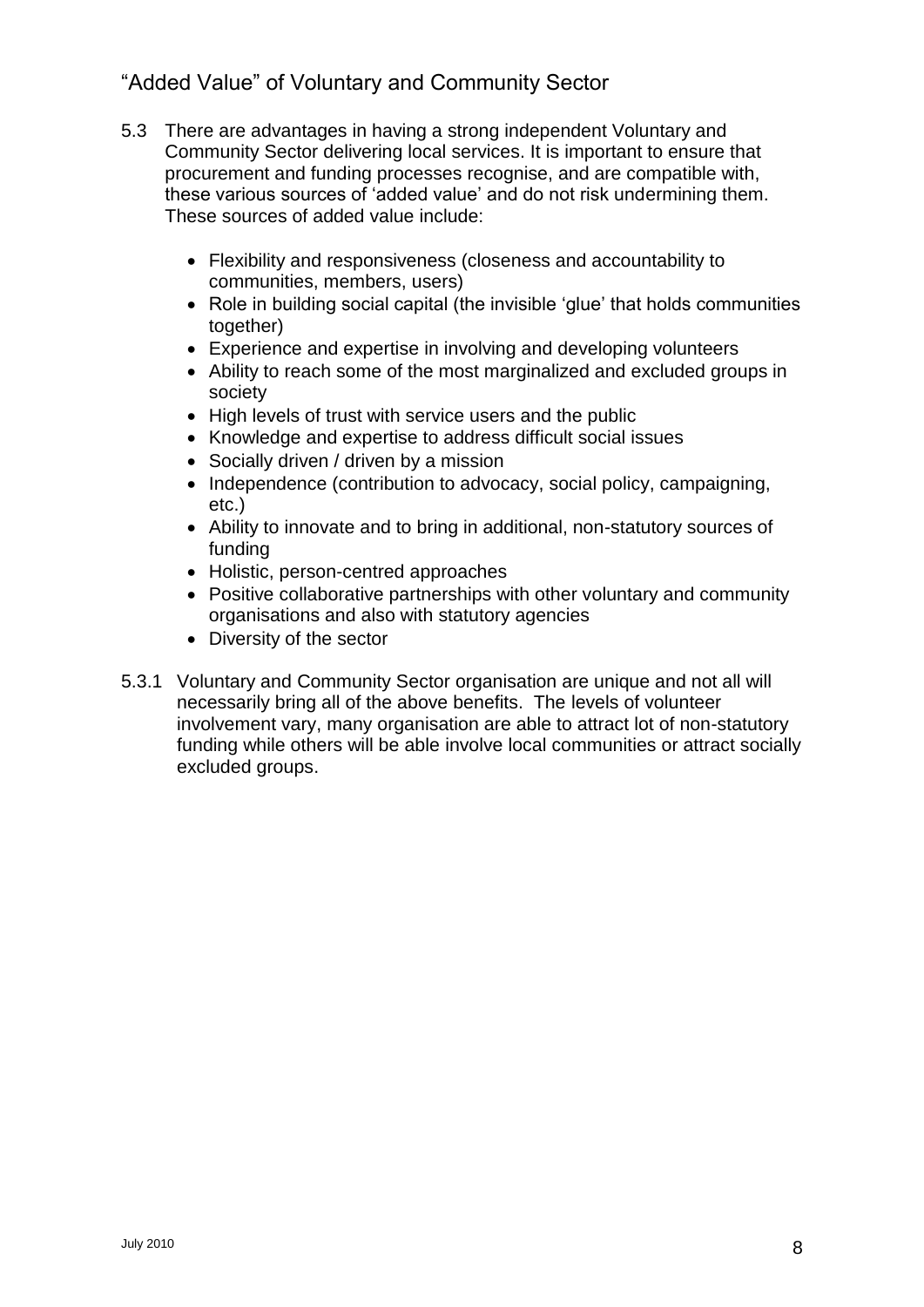# 6. Contracts versus Grant Funding

- 6.1 There has been a lack of clarity on the part of funding bodies concerning the distinction between grants and contracts. The HM Treasury Guidance<sup>2</sup> states that "a grant is a financial transfer used to fund an activity that is in broad alignment with the funder's objectives, a contract is a legally binding document between 2 or more parties."
- 6.2 The HM Treasury Guidance, Improving financial relationships with the third sector Guidance to funders and purchasers, and the National Audit Office's web-based Successful Commissioning toolkit on Financial relationships with third sector organisations, helps to clarify some of the factors when deciding whether to procure services under a competitive tendering process, or whether to fund an organisation by means of a grant.
- 6.3 The HM Treasury guidance states that:

"A grant maker is not contracting for a service that forms part of its own business. It is offering financial support in an area of work, designed and proposed by the third sector organisation, which it wishes to sponsor. The work to be carried out by the third sector organisation would be deemed to add value to a public body's overall aims or objectives".

- 6.4 The NAO's Successful Commissioning Toolkit advises that, there is no hard and fast rule as to which funding channel is appropriate for any given situation, the more developed the market, and the more specific the service or project objectives, the more likely it is that a procurement process (contract) will be used. Grants are more likely to be favoured where the market is not developed and/or where there is a desire for innovative approaches, or where funding is provided for 'development' or 'strategic' purposes.
- 6.5 Distinguishing between grants and contracts can have tax implications for the public sector and for the VCS. For example, grant income is outside the scope of VAT whereas contracts are not. However, there is a VAT exemption covering welfare and health care services. Specialist legal and VAT advice may be needed.
- 6.6 If it is clear that we are outsourcing core statutory business, where a VCS organisation is delivering a service on behalf of the statutory body, this should be on a contract. Grant funded services should be regarded as complementary, enabling VCS organisations to operate in furtherance of their own missions, where these also support the objectives of the public sector.

If a service has an open referral system, it is more likely to be grant funded: if it has a closed referral system, where services can only be accessed via a health or social care professional needs assessment, it should normally be on a contract.

<sup>1</sup> <sup>2</sup> <http://www.aasdni.gov.uk/pubs/FD/fd1506att2v2.pdf>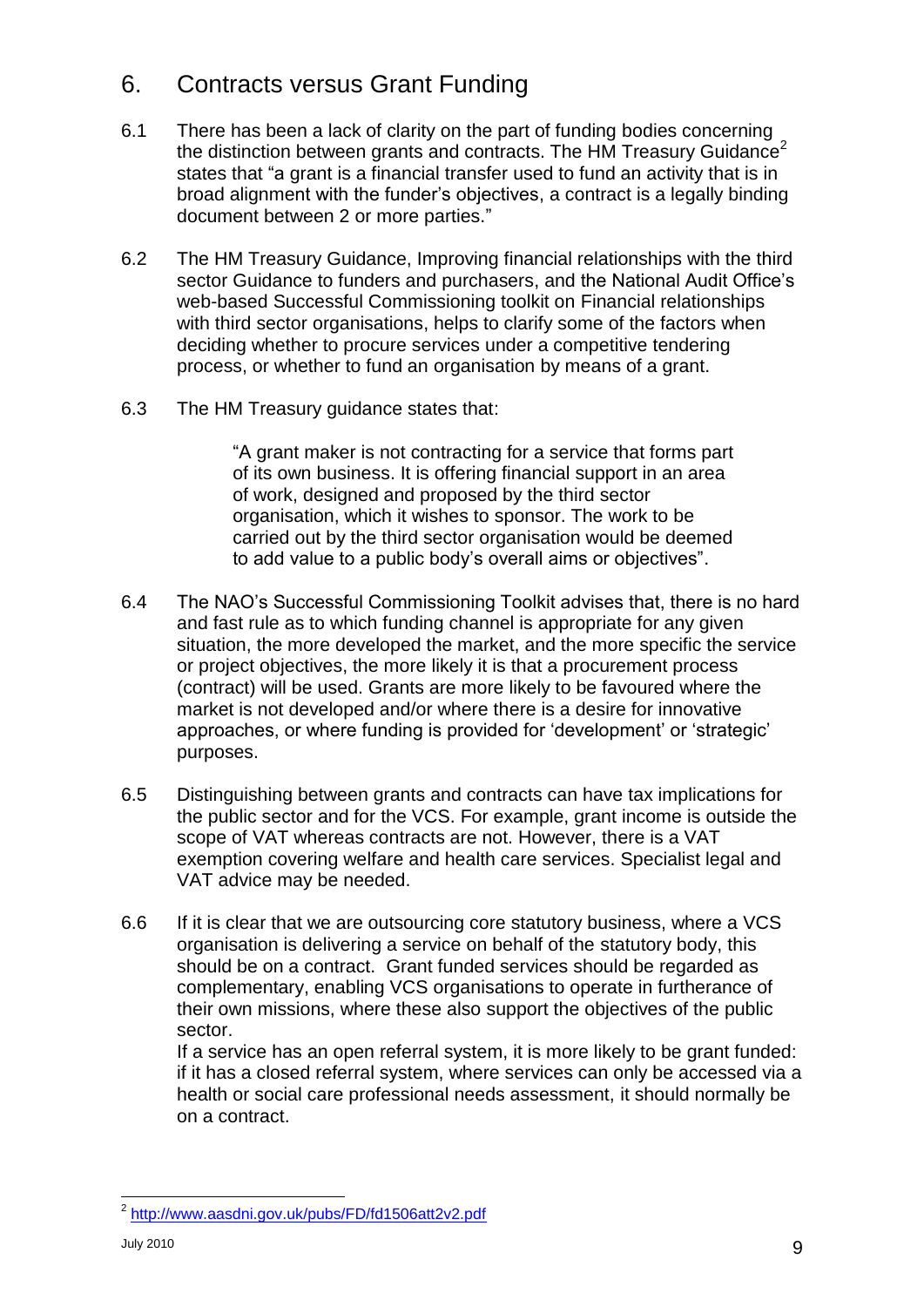Summary of Factors to consider in determining whether to grant fund or procure

6.7 The decision as to which funding mechanism to use should be based on a combination of factors. The HM Treasury Guidance states that:

> "Despite the trend towards open competition and contractual relationships between funding bodies and the third sector, procurement does not necessarily always represent the optimum value for money option - there is clearly an ongoing role for strategic or development funding, most commonly channelled through grants."

The potential implications of exposing existing grant funded voluntary sector services to competition require careful consideration, since it is by no means the case that this would necessarily result in improvements, either in terms of cost or quality.

The HM Treasury Guidance states that "the main determinant of the nature of the financial relationship is the nature of the intended outcomes". This is summarised at *A*. below. However, a range of supplementary factors, summarised as *B* to *F*, below, should also be used to help inform the decision.

## *A. What is the nature of intended outcomes?*

# GRANT (Funding Agreement)

G1 Strategic development to build capacity in the VCS

G2 To encourage innovation by the VCS and / or to develop and support key strategic partnerships between VCOs and statutory agencies

G3 Services which are distinct but complement, public services and which are in broad alignment with public sector strategic objectives (e.g. to promote community wellbeing or to reduce social exclusion)

## PROCURE (Contract)

C1 Where the public sector is 'shopping' for a supplier to deliver a core service to meet an identified health / social care need

C2 Where the public sector wish to specify closely the design and intended outcomes of the service

C3 Where a decision has been taken to outsource a core service, which would otherwise need to be provided directly by the public sector to exercise statutory functions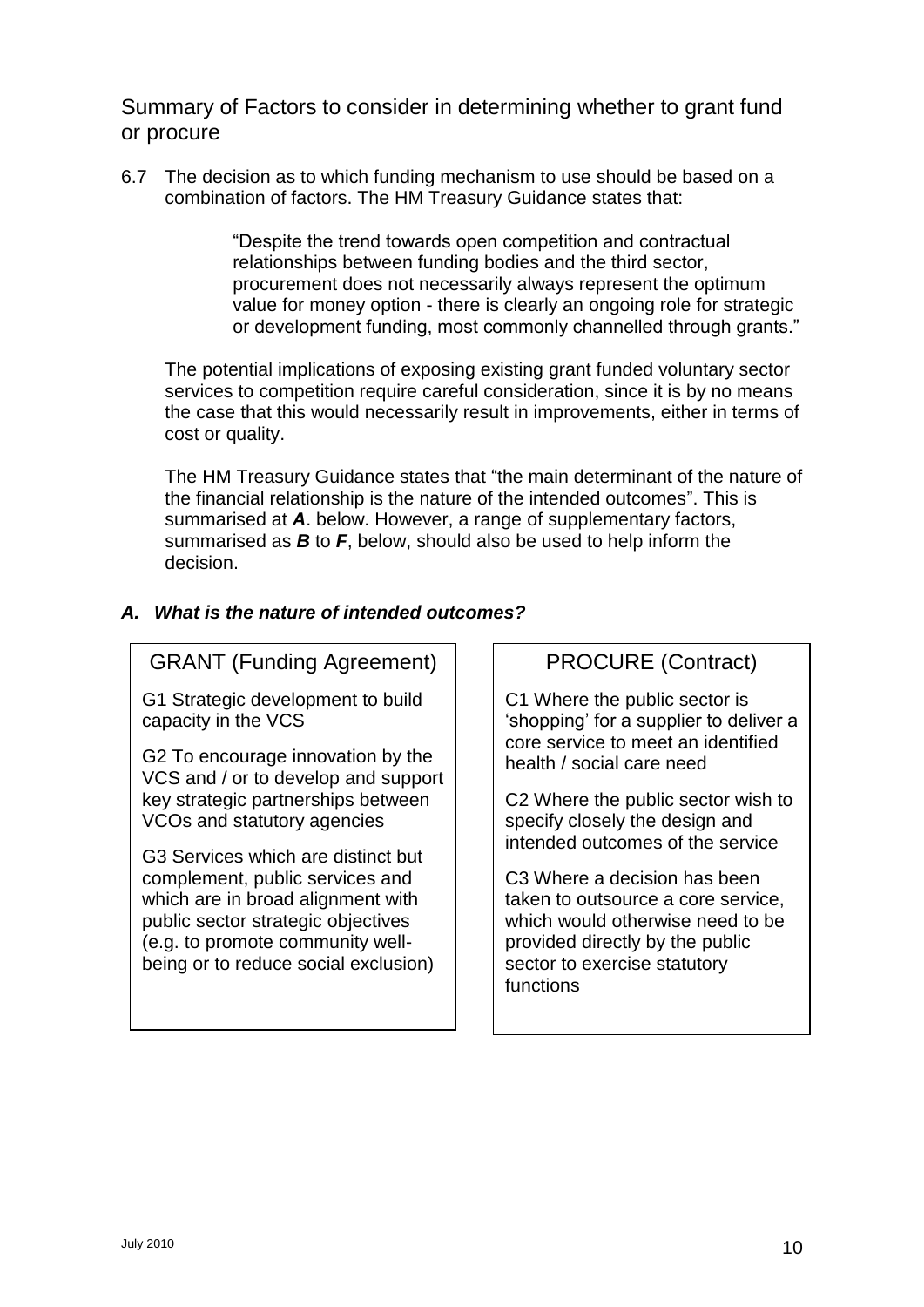#### *B. The value of the agreement*

The higher the value of the agreement, the more likely it is that a procurement / contracting route will be taken.

#### *C. Which funding mechanism will achieve best value for money?*

Factors to be taken into consideration include the transaction costs of the funding process, weighed against the value of the agreement, bearing in mind the need for proportionality and Roots Review efficiencies.

#### *D. How competitive is the market?*

If there is only one potential provider in the market place, a grant is more likely to be used; if there are many, a contract is likely to be more appropriate.

#### *E. What level of control over the agreement and outcomes is appropriate?*

This is based on the degree of risk, vulnerability of the service user group, value of the agreement, level of detail needed for the service specification, terms & conditions. The higher the level of control needed, the more likely it is that a procurement / contracting route will be taken.

#### *F. How specific will the measurement of outcomes and outputs need to be?*

Both grants and contracts need to be monitored, but the level of detail of indicators used to measure outcomes will vary. The value of the agreement may again be a factor, following the principle of proportionality. The more specific the measurement of outcomes needs to be, the more likely it is that a procurement / contracting approach will be used.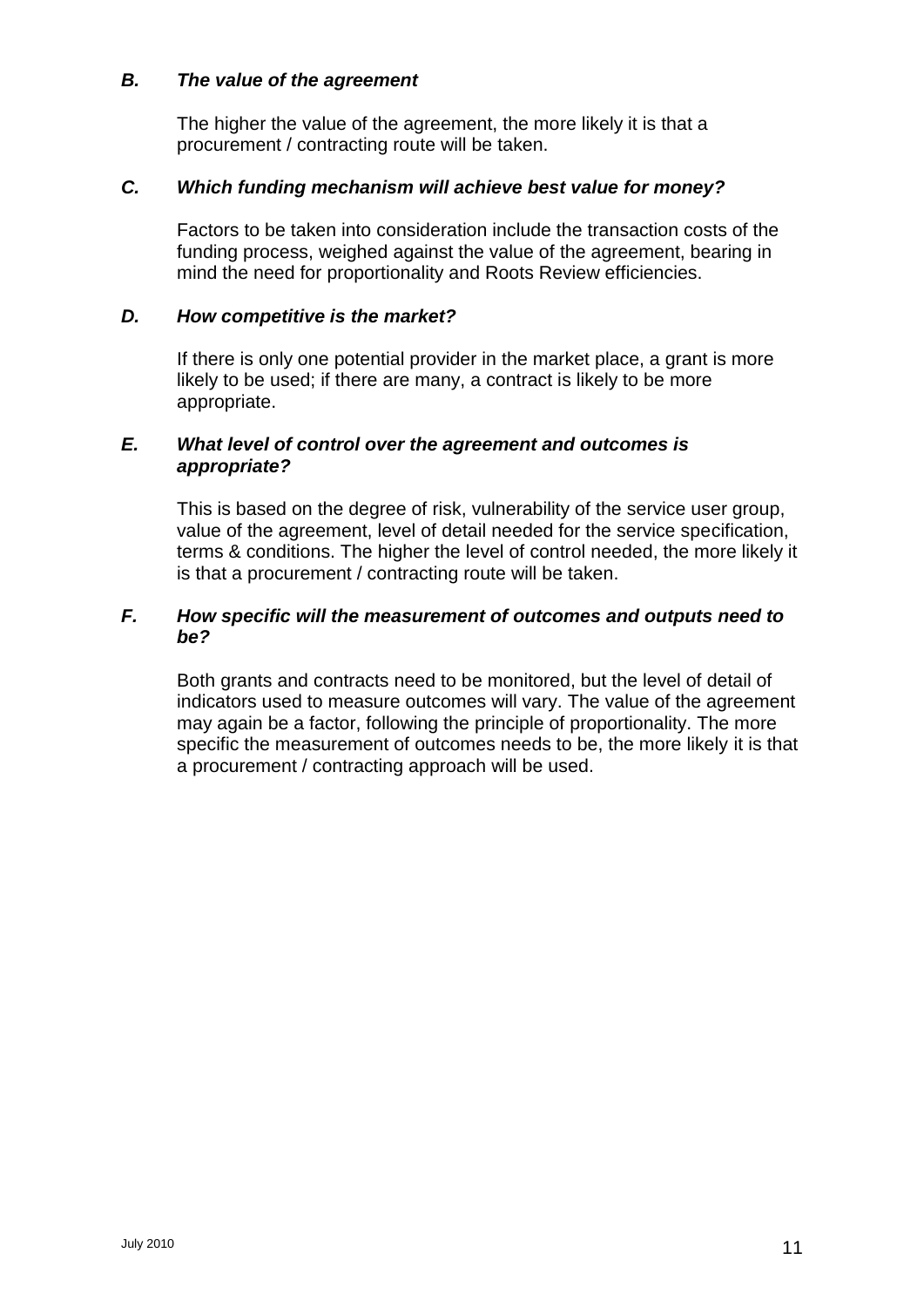# 7. Contracts/Procurement

7.1 Procurement is the process through which intending purchasers source a supply of services from suitable providers, make a selection on the preferred provider and then formally enter into a contracting arrangement for the provision of services. Procurement is also the process whereby open competition is normally guaranteed, with a formal process of advertising invitations to bid. There are specific rules, which need to comply with such as the European Procurement Directives.

The aim of any procurement is to achieve desired service outcomes and outputs and good Value for Money (VfM). In planning for and entering into contracts, the public sector seek to balance flexibility with VfM.

Procurement processes must involve no preferential treatment for VCS organisations. However, the sources of 'added value' which the VCS often brings can legitimately be incorporated into tendering processes, provided they are relevant to the desired outcomes of services. The Review of arrangements for efficiencies from smarter procurement in local government by Bill Roots, is the more recent examinations of procurement in the public sector. The following quote is taken from this review:

"Many that I have spoken to in undertaking this review from both the public sector and the service providers have stressed the importance of early engagement with likely suppliers to understand the market and the products offered. Effective specifications (that should always be seeking Value for Money) which are flexible depending on the market and what is being acquired and focused contract monitoring are critical to success. Local authorities should be encouraged to develop further their links with the VCS, SMEs and Social Enterprises. The special needs of these organisations need to be recognised to enable them to respond to procurement and commissioning opportunities. There is no doubt that in the appropriate circumstances they offer value for money." (The Roots Review, February 2009, Section 6.19, Page 21)

#### **Joint Commissioning via Procurement**

- 7.2 Where there is joint commissioning by two or more public sector bodies, and procurement is the preferred route, one of the following arrangements will be used. These arrangements may involve:
	- A contract between all parties to the agreement i.e. both commissioners and provider(s) entering into a legal contract, which would be enforceable in a court of law; *or*
	- Use of Section 76 or Section 256 to transfer funds from one commissioning body to the lead agency, which would then enter into a separate contractual arrangement with the provider(s); *or*
	- Use of Section 75 to pool budgets.
- 7.3 For any of the above arrangements, one of the commissioning bodies will need to act as the lead agency. This will normally be the lead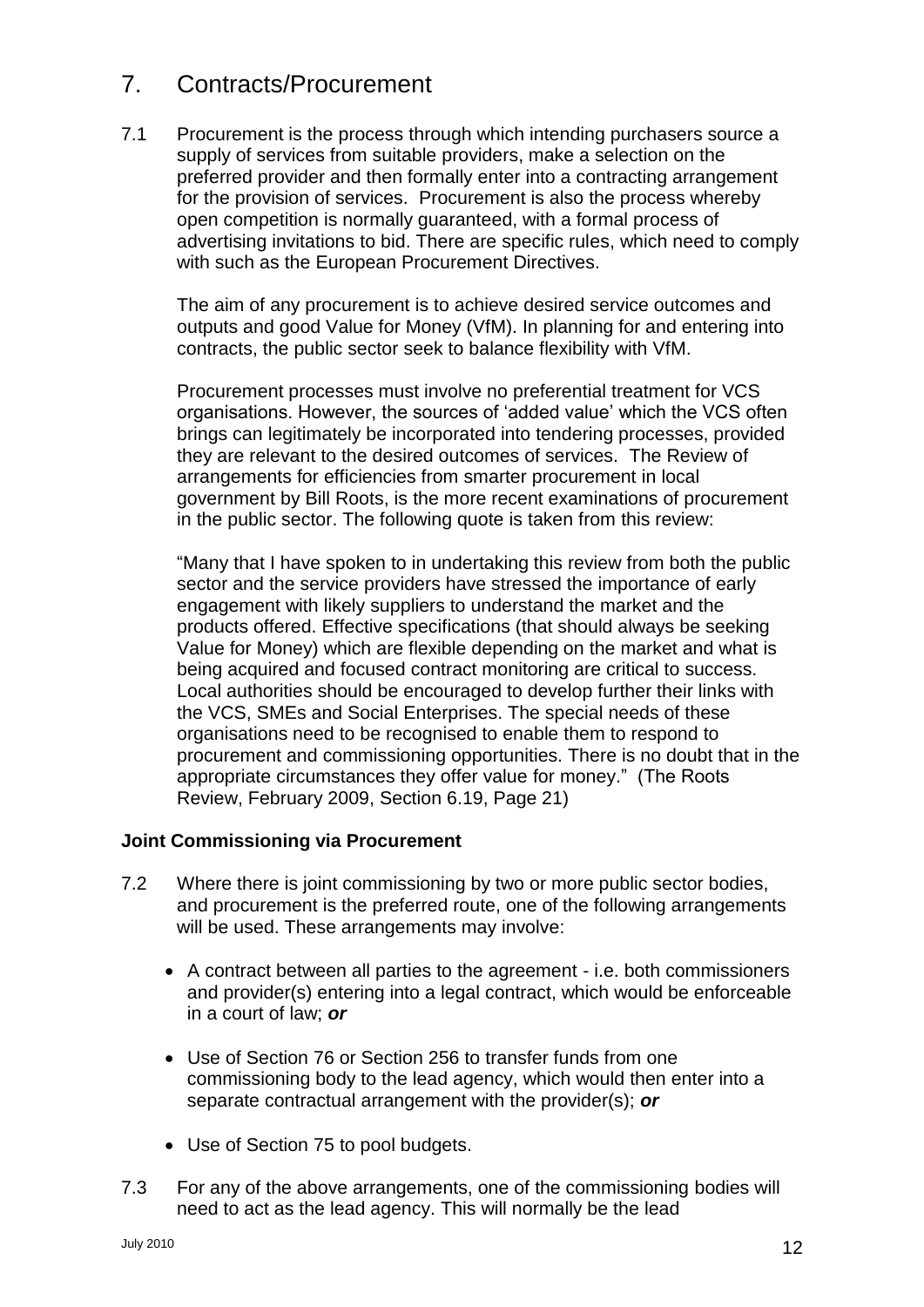commissioning body for the relevant service area, for example, the PCT for Mental Health services and the Council for Learning Disability Services. Where there is no agreed lead agency for the relevant service area, the highest contributor to the contract will normally act as the lead agency.

7.4 The lead agency will be responsible for the procurement process, and for drawing up the Contract and service specification, with support from, and in consultation with, the other funder(s). The Contract will describe the obligations to provide services and to pay for these services. There will be a specified term for the contract (see below for guidance on the length of contracts) and there should also be a clause describing how variations can be made to the contract, with the agreement of all parties. EU Procurement Rules will need to be followed, along with other regulations and guidance pertaining to the lead agency.

## Length of contracts

7.5 The HM Treasury Guidance indicates that 'Value for money must be the overriding principle that dictates whether or not a longer term arrangement is appropriate', and that 'The length of funding should be tied to the length of the objective. There should be no standard length of contract'. Multi-year contracts are often preferable, since short term contracts undermine sustainability and create a climate of uncertainty. The Gershon efficiency review also observed that 'contracts for service delivery for voluntary and community organisations (VCOs) tended to suffer from an unnecessarily short-term approach' and recommended moving to longer-term multi-year funding arrangements.

## Council procurement

7.6 Where the Council acts as the lead agency, the Council's Contract Procedure Rules and the internal guidelines set out in the Procurement Handbook must be followed. The total value of the contract (N.B. this is not the annual value, but the sum total over the whole term of the contract) will affect the process to be followed. In brief summary, at the time of writing, for contracts with a total value of under £5,000 there is no formal process, corporate contracts are to be used wherever possible and value is still to be taken into consideration. For contracts with a total value of over £5,000 but under £30,000 only three written quotes need be obtained. For contracts over £30,000 in value, competitive tendering applies, unless there are grounds for waiving contract procedure rules. The procedure for obtaining a waiver from the requirements of the rules is contained in the contract procedures themselves. N.B. Waivers cannot be obtained for contracts whose values exceed the thresholds detailed in the European Procurement **Directives**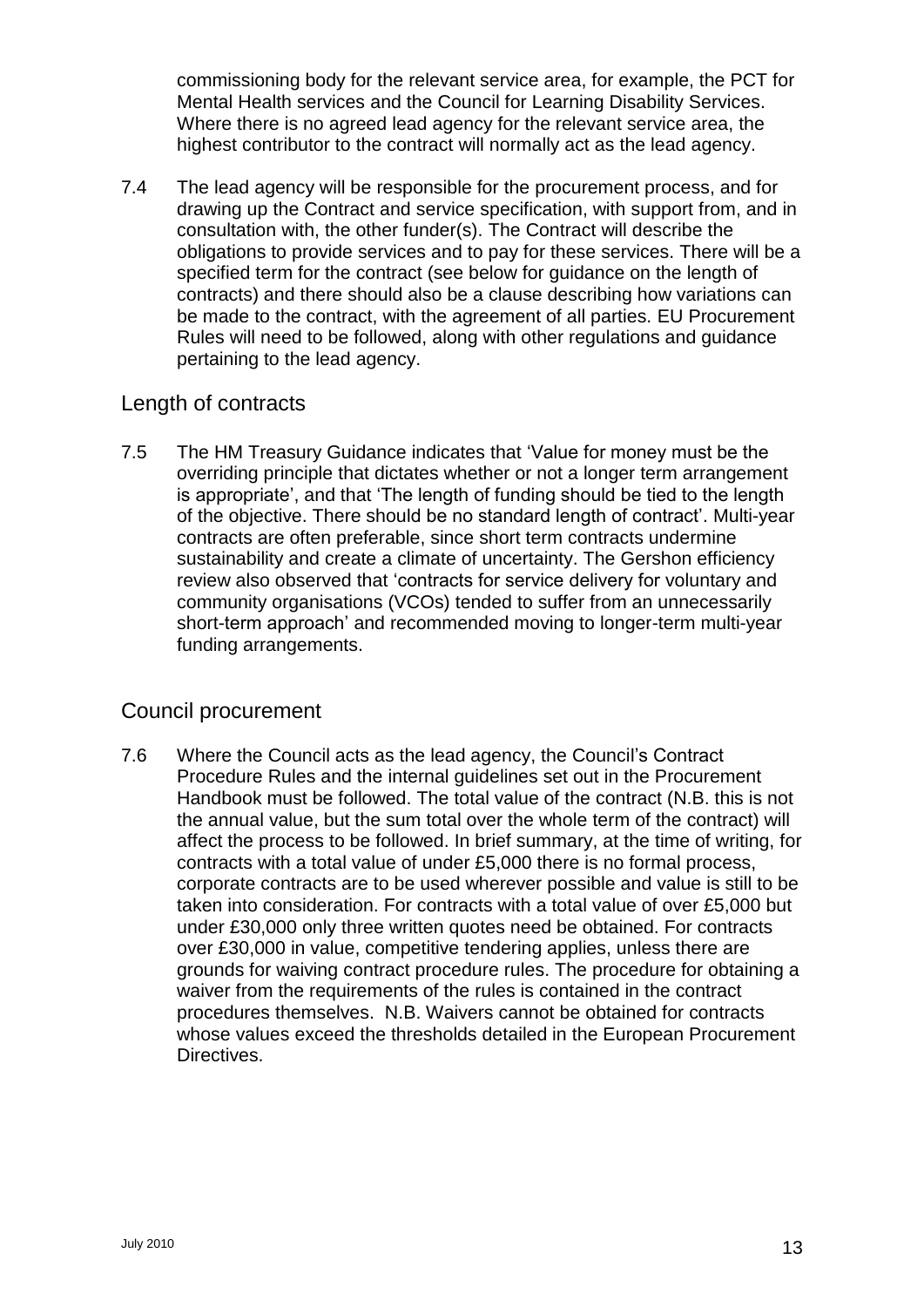## NHS Derby City procurement

- 7.7 NHS Derby City Corporate Governance Manual sets out the PCT policies for contracting and competitive tendering. All procurement activity shall be reviewed in accordance with the Principles of Co-operation and Competition and the Department of Health PCT Procurement Guide for Health Services. Where a competitive tender has been defined as the most appropriate market intervention NHS Derby City shall be governed by its PCT Competition policy and the PCT's Standing Financial Instructions (SFI's). The SFI's require NHS Derby City to seek competitive tenders for any contract or purchase of goods or services that exceeds £20,000 in aggregation, unless a wavier has been granted in accordance with the PCT guidance on 'Waiver of Competitive Tendering Procedures'.
- 7.9 Quotations are required where formal tendering procedures are waived under
	- (a) the estimated expenditure or income does not, or is not reasonably expected to, exceed £20,000; or
	- (a) where the supply is proposed under special arrangements negotiated by the Department of Health, in which case, these special arrangements must be complied with;

where the intended expenditure or income exceeds, or is reasonably expected to exceed £5,000, at least three quotations are required from organisations / individuals.

Under the PCT scheme of delegation a waiver can be authorised by a senior manager with delegated powers.

## 8. Grant funding

8.1 Organisations are required to enter into a **'**Funding Agreement' to deliver services. The Grant Funding Procedure Rules outline the process to be followed when commissioning through grants.

## Service Level Agreements

8.2 The term 'Service Level Agreement', or 'SLA', has often been applied to agreements between VCOs and statutory organisations, however these are now generally being phased out in favour of grants and contracts, particularly where procurement processes are being made clearer.

#### Grant funding process for the Council

8.3 Where the Council acts as the lead agency for joint grant funding, or provides grant funding independently of the PCT or other agency, decisions on grant funding of under £25,000, which do not have a significant impact on two or more wards delegated powers process can be used, in consultation with the relevant Cabinet Member.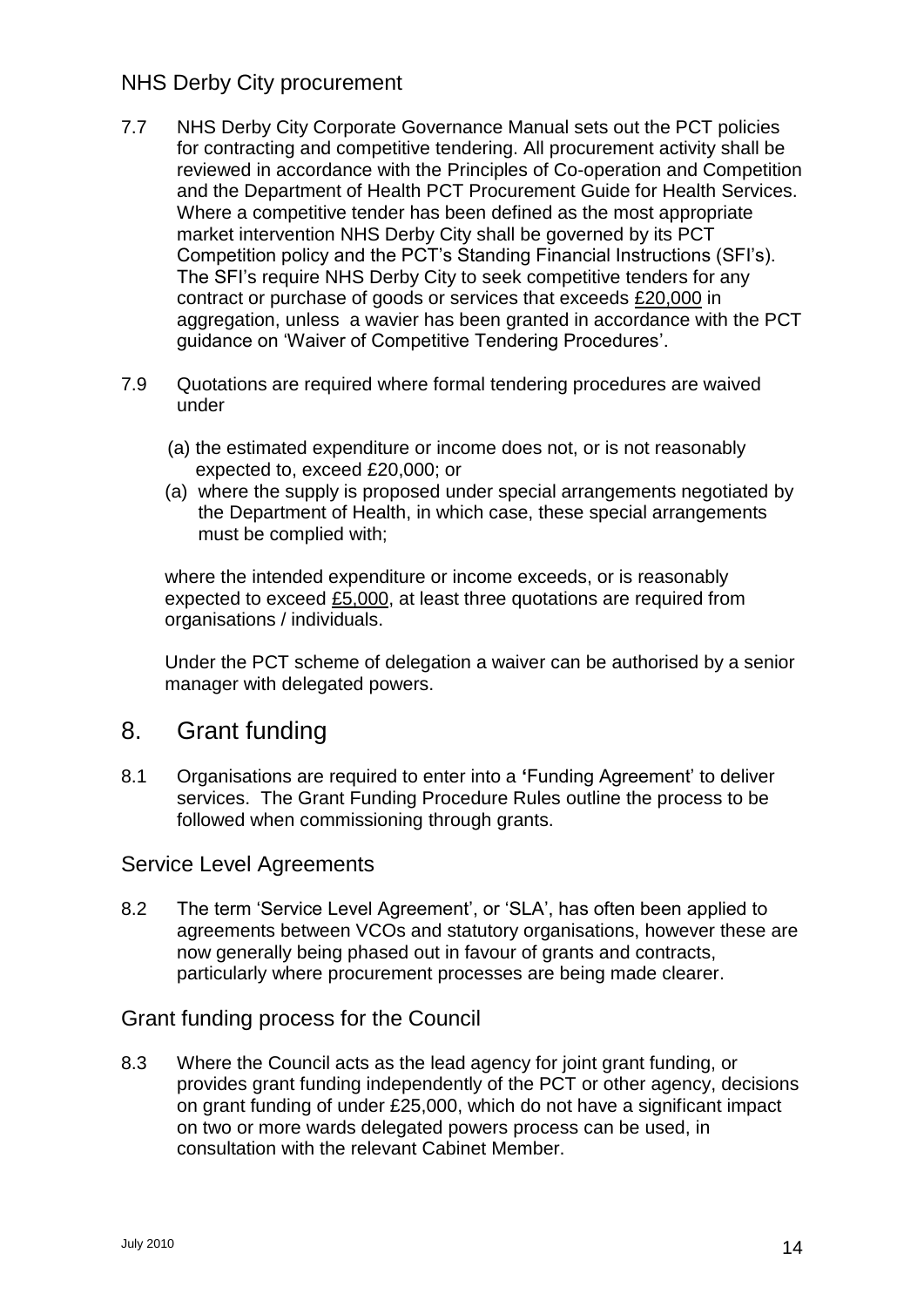Where non key delegated decisions are made to award grant funding of up to £25,000, the reasons for the decision must be contained within a report and written record of both the officer decision and the consultation with the Cabinet Member.

Non-key delegated powers to award grant funding of up to £25,000 should only be used in the following circumstances:

- Where it is necessary to increase the value of an existing grant funding agreement, to ensure continuity of services and / or to maintain the viability of a voluntary sector organisation, which is known to provide good value for money services, monitored under an existing agreement.
- *or*
- To award small grants or one-off capital grant expenditure or single year revenue funding, following a formal application process.

Grant funding over £25,000, which have a significant impact on two or more wards are key decisions and must be taken by Council Cabinet to ensure public accountability. The Council Cabinet Report must set out the rationale for the recommended funding and follow the prescribed template.

8.4 Decisions to award multi-year revenue grant funding must be taken to Council Cabinet following an application process, irrespective of the amount of funding involved. A closed application process should only be used where it is clear that there

are no other potential providers with the necessary experience and capacity to deliver the service, for example, where there is a need for an organisation to provide specialist services for a particular client group.

## Grant funding process for the Primary Care Trust

- 8.5.1 Where the Primary Care Trust acts as the lead agency for grant funding, a Section 256 grant funding agreement will normally be used. PCTs have the power to make grants directly to voluntary and community organisations under Section 256 of the NHS Act 2006. Partnership Arrangements. A Section 256 grant to a VCS organisation is a discretionary payment.
- 8.5.2 However, there are certain directions, issued by the Secretary of State for Health, which require the PCT to be satisfied that the grant supplied under the Section 256 agreement is likely to secure a more effective use of public funds than the deployment of an equivalent amount on the provision of services under Section 3(1) of the NHS Act 2006. The PCT needs to ensure that the purpose for which grants are made fulfils the objectives set out in the Local Delivery Plan, under the Health Act 1999. When using Section 256, the PCT must also ensure that it receives an Annual Voucher in a specified format.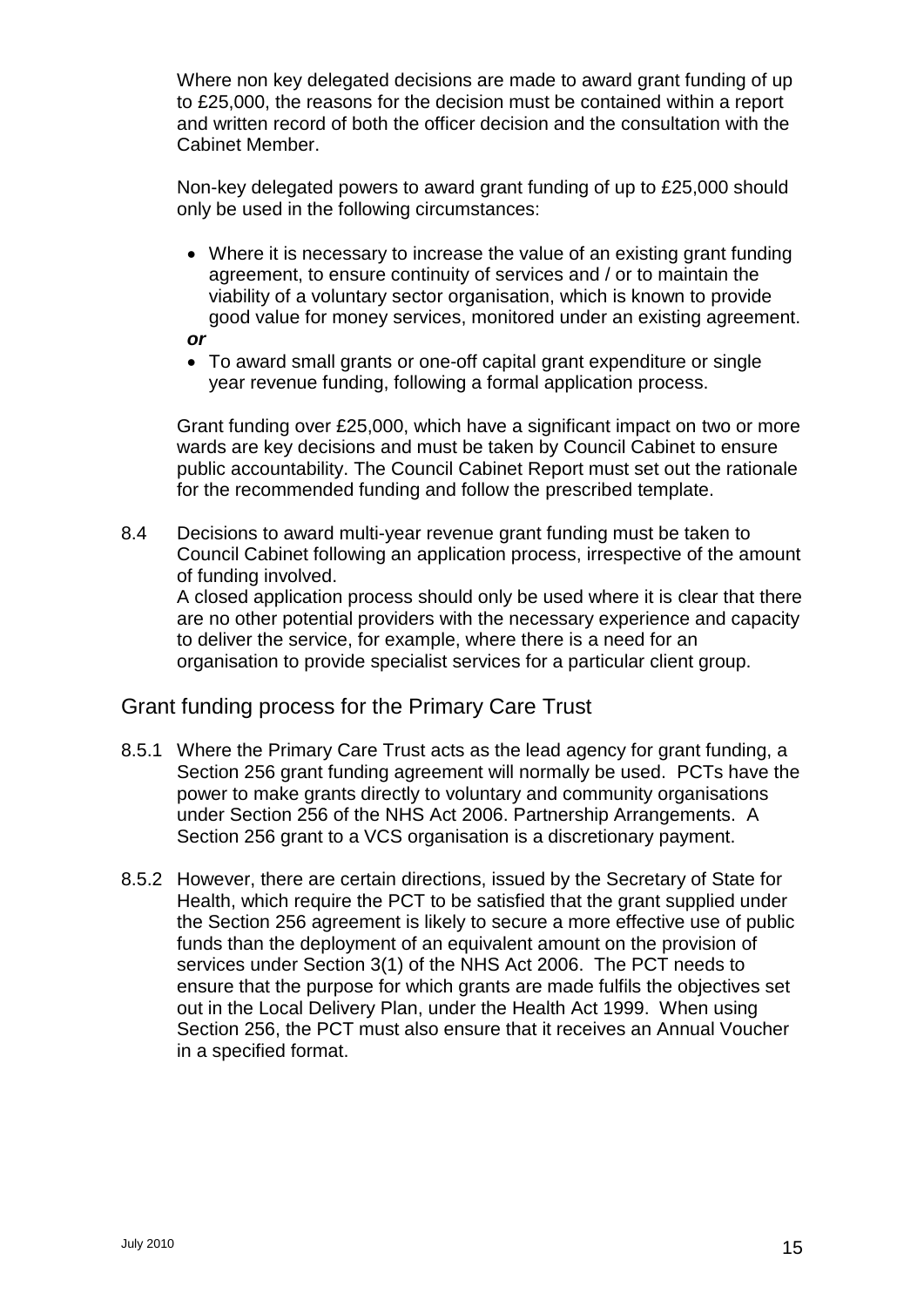# 9. Full Cost Recovery

- 9.1 The public sector should not disallow relevant overhead costs in grant applications or tenders, or refuse to consider bids which have been fully costed. It is legitimate for VCOs to seek to recover an appropriate level of overhead costs associated with the provision of a particular service.
- 9.2 Where **grant funding** is concerned, the public sector should aim to assess on a proportionate and equitable basis whether VCOs have made an appropriate allowance for relevant overhead costs. This includes ensuring that VCOs do not recover the same costs more than once, for example, where grant funding is being provided to support core services, in addition to project funding. The assessment of relevant overhead costs should reflect the true costs of delivering services and should not be allocated on a fixed percentage basis.
- 9.3 Where **procurement** is concerned, in most circumstances, public sector should expect and encourage VCOs to tender on a full cost recovery basis, since it is recognised that under-funded services cannot be expected to deliver sustainable, high quality services over the longer term. However, where existing contracts have not been funded on a full cost recovery basis, and there is no additional funding available, it may be necessary to negotiate with the service provider a lower level of service. An exception to this is where a relatively large and well resourced VCO is prepared to match fund a service or project, in furtherance of its own mission.
- 9.4 Similarly, where grant funding is concerned, there may be occasions (as above) where a match funding arrangement is acceptable. An example is where a grant subsidy is being provided, to support an activity which has been set up by the VCO on its own behalf, in furtherance of its mission, which the public sector wish to support (since it is in broad alignment with public sector objectives) but where the service has not been commissioned by them.

# 10. Monitoring and review

## General principles

10.1 The public sectors are committed to joining up and streamlining our approaches to monitoring and evaluation, wherever possible. Monitoring arrangements aim to enable the public sector to assess whether organisations are satisfying the terms and conditions of their Contracts and Funding Agreements.

Appropriate levels and frequency of monitoring and evaluation should take place to ensure that VCS organisations are delivering effective, good quality services, that organisations are meeting their objectives and that services reflect current and changing priorities.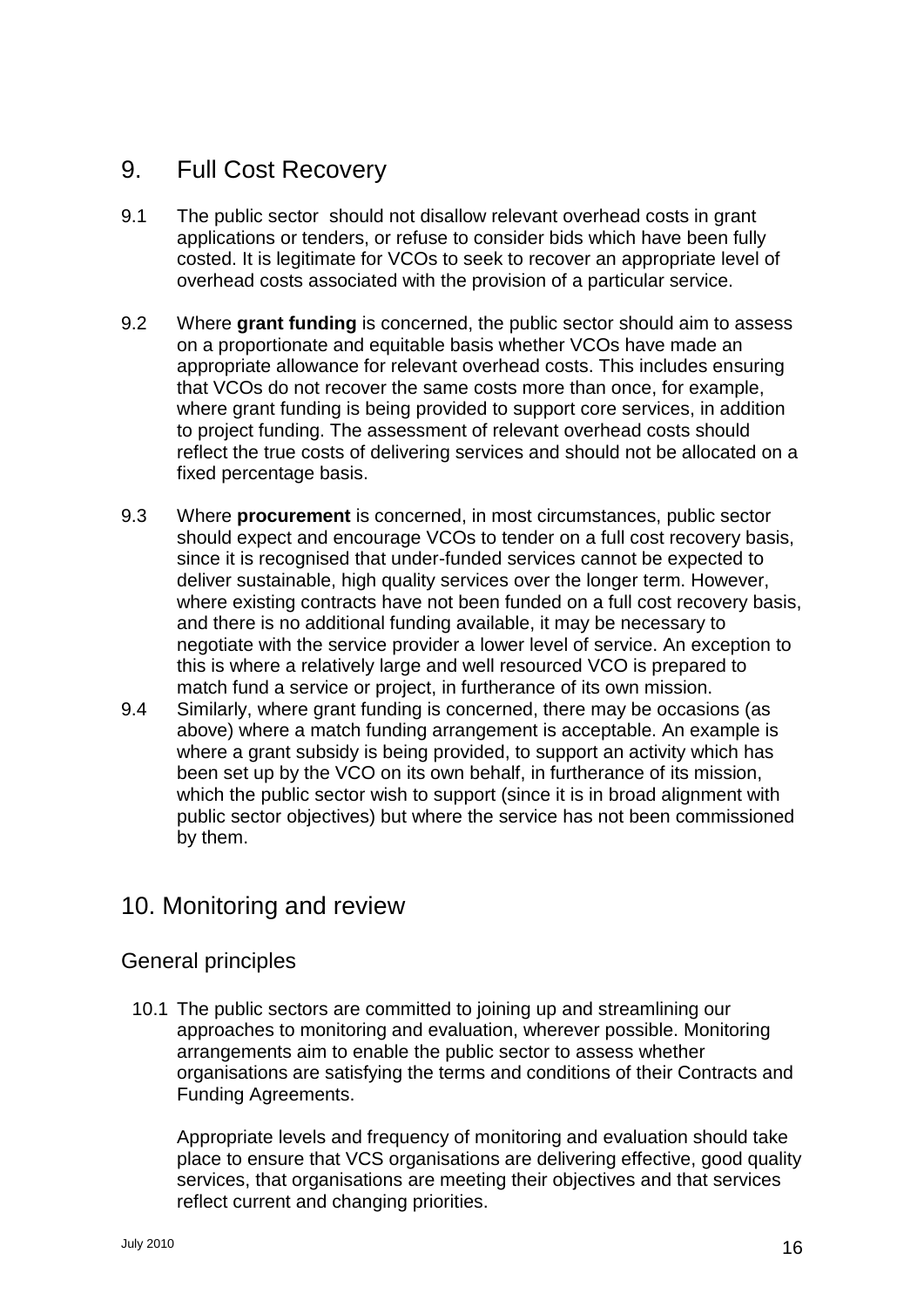Review processes should also allow for a negotiated approach to service improvement and development and enable VCS organisations to seek clarity and direction from the public sector, as needed.

- 10.2 A number of principles underpin the framework for monitoring and evaluating services in order to ensure a cycle of continuous improvement and development, whilst also allowing a degree of flexibility to ensure the individuality of VCS organisations and services is maintained. The public sector must also ensure compliance with agreed principles, set out in the Derby Compact. Principles of monitoring and evaluation which include:
	- Proportionality the degree of information required should be in relation to the size and complexity of the service funded
	- A clear, agreed monitoring framework should be established from the outset and agreed between the commissioner and the provider
	- Relevant, necessary and useful information only should be collated
	- The results of monitoring need to feed back into the planning process
	- Duplication of monitoring requirements between funders should be avoided and other internal and external quality frameworks should be taken into consideration
	- Monitoring should be outcome-focussed, linked to targets and strategic priorities
	- Monitoring should be part of a continuous improvement cycle, where information is evaluated and changes / developments are implemented as a result
	- Contingency planning should be undertaken, in the event that demand / activity is above or below expected.
	- Additional support may be needed in the early stages and the public sector should encourage organisations to discuss any problems at an early stage.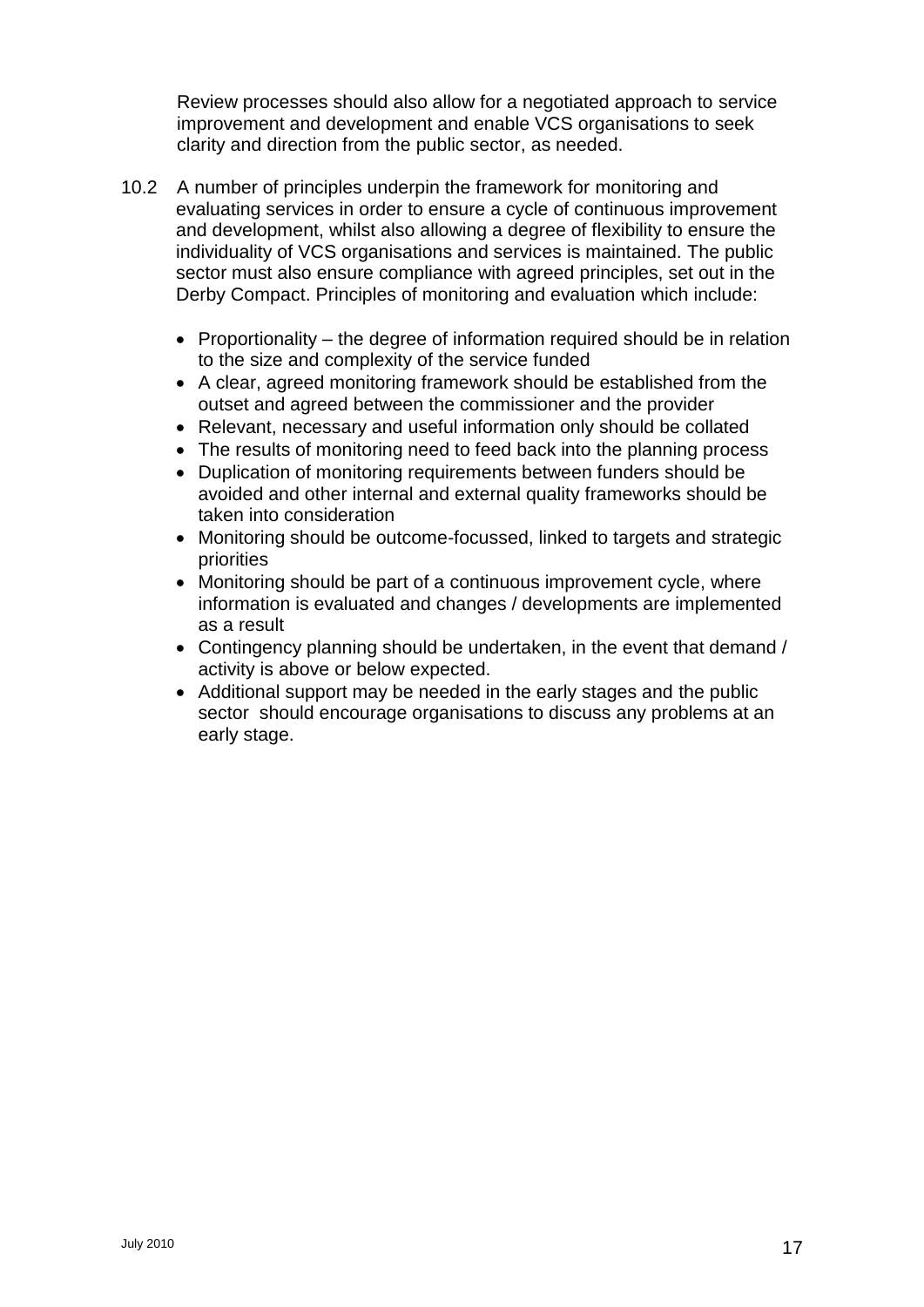# **Appendix A: Glossary of terms and abbreviations**

**Charity Commission:** the body responsible for the regulation and registration of charities

**Charitable Incorporated Organisation (CIO):** the Charities Act 2006 introduced this new legal form. CIOs are registered charities, regulated by the Charity Commission, but also have corporate status

**Commissioning:** the process of planning, specifying, purchasing and monitoring services in relation to identified needs and strategic priorities

**Community sector:** organisations which represent and work on behalf of a particular community to pursue a common interest, often run and managed by volunteers.

**Compact:** written agreement between the voluntary and community sector government, local authorities, or with other local statutory bodies, setting out shared principles for effective working relationship

**Contract:** a legally binding document between two or more parties, with agreed conditions and targets.

**Funding Agreement:** an agreement between funder and voluntary and community sector setting out the terms and conditions of a grant to voluntary sector organisations

**Grant:** a financial transfer or subsidy to undertake charitable activity, or to support a public purpose, that is in broad alignment with the fender's objectives.

**Independent Sector:** a term used to refer to all non-statutory agencies, includes the voluntary and community sector (VCS) the private sector

**Primary Care Trust (PCT):** National Health Service body responsible for commissioning local health care services

**Local Delivery Plan (LDP):** a Primary Care Trust plan outlining how it proposes to meet specified targets

**Public services:** services which are commissioned by statutory bodies.

**Procurement:** the obtaining or purchasing of goods or services, normally through competitive processes

**Service Level Agreement (SLA):** have been used to refer to funding agreements between statutory and voluntary sector organisations

**Social Enterprises:** businesses distinguished by their social aims,

**Public sector :** a general term for public bodies, such as Local Authorities and Primary Care Trusts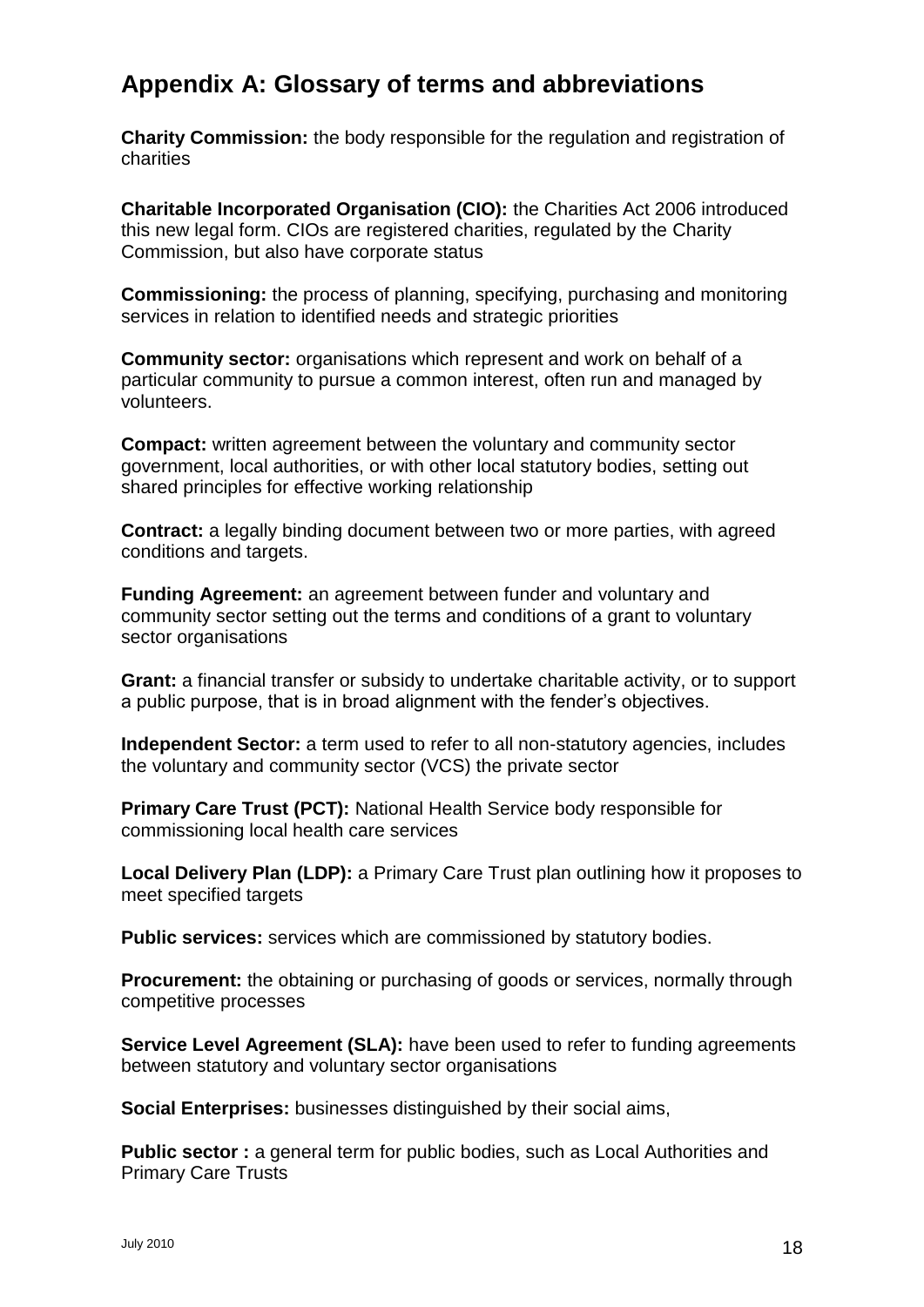**Tendering:** a formal process for inviting competitive bids, for example, to deliver public services

**Third Sector:** a term used to describe all organisations which are not part of the statutory or private sectors.

**Voluntary and Community Sector (VCS):** a term used to describe organisations which are set up for charitable, social or community benefit.

**Voluntary Sector Organisation (VSO):** an organisation set up for charitable or social purposes.